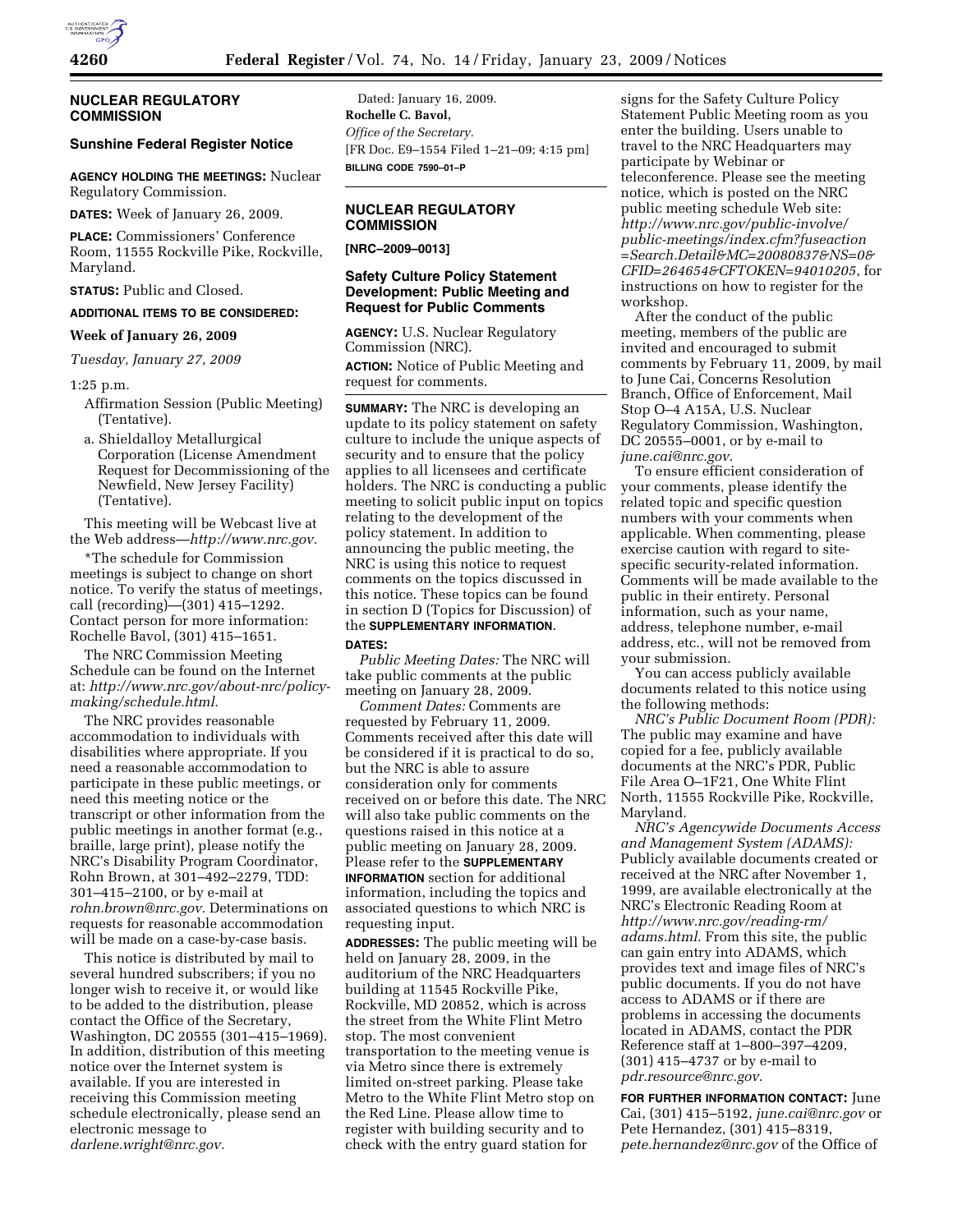Enforcement, U.S. Nuclear Regulatory Commission, Washington, DC 20555– 0001. Public meeting attendees are requested to register with one of the meeting contacts by January 26, 2009. Please let the meeting contacts know if special services, such as for the hearing impaired, are necessary.

#### **SUPPLEMENTARY INFORMATION:**

*A. Purpose of the Public Meeting:* The purpose of this meeting is to solicit the views of interested stakeholders on topics related to safety culture that were provided in the Commission's Staff Requirements Memoranda (SRM)– COMGBJ–08–0001 (ML080560476), ''A Commission Policy Statement on Safety Culture,'' dated February 25, 2008, which are presented in Section D, below. The NRC will consider the input received during the meeting in the development of the draft policy statement(s) addressing safety culture and security culture.

*B. Public Meeting Agenda:* A meeting notice and detailed agenda are available on the NRC public meeting schedule Web site: *http://www.nrc.gov/publicinvolve/public-meetings/ index.cfm?fuseaction=Search. Detail&MC=20080837& NS=0&CFID=264654& CFTOKEN=94010205*. The meeting notice has information on how to participate via Webinar or teleconference. Concurrent with the meeting, there will be an open house poster session held in the Auditorium atrium throughout the day to provide additional opportunities for attendees to provide input. The information presented at the open house will also be made available at the Web site listed above, to allow those unable to attend the meeting or attending through the Webinar or teleconference to view the information and have an opportunity to provide their input on the topics addressed at the open house.

C. *Background:* The NRC recognizes the importance of licensees to establish and maintain a strong safety culture—a work environment where management and employees are dedicated to putting safety first. The Commission previously addressed this topic on January 24, 1989 (54 FR 3424) in ''Policy Statement on the Conduct of Nuclear Power Plant Operations'' (*http://www.nrc.gov/aboutnrc/regulatory/enforcement/ 54fr3424.pdf*)—the Commission's policy statement on safety culture—where it described expectations for such a safety culture and how it supports the agency's mission to protect public health and safety. Although the policy statement was issued to make clear the Commission's expectation of utility

management and licensed operators with respect to the conduct of nuclear power plant operations, the Commission intended for the policy statement to help foster the development and maintenance of a safety culture at every facility licensed by the NRC. In the Policy Statement, safety culture is described as ''the necessary full attention to safety matters,'' and the ''personal dedication and accountability of all individuals engaged in any activity which has a bearing on the safety of nuclear power plants. A strong safety culture is one that has a strong safety-first focus.''

The Commission has referenced the International Nuclear Safety Advisory Group's (INSAG) definition of safety culture as follows: ''Safety Culture is that assembly of characteristics and attitudes in organizations and individuals which establishes that, as an overriding priority, nuclear safety issues receive the attention warranted by their significance.''

On May 14, 1996, the Commission published its policy, ''Freedom of Employees in the Nuclear Industry to Raise Safety Concerns without Fear of Retaliation'' (61 FR 24336) (*http:// www.nrc.gov/about-nrc/regulatory/ allegations/scwe-frn-5–14–96.pdf*), which expressed the Commission's expectation that licensees and other employers subject to NRC authority will establish and maintain a safety conscious environment in which employees feel free to raise safety concerns, both to their management and to the NRC, without fear of retaliation. A safety conscious work environment is one facet of a strong safety culture. On August 25, 2005, the NRC issued Regulatory Issue Summary 2005–018 (ML052220239), ''Guidance for Establishing and Maintaining a Safety Conscious Work Environment,'' to provide guidance on maintaining a safety conscious work environment.

In SRM–COMGBJ–08–0001 (ML080560476), ''A Commission Policy Statement on Safety Culture,'' dated February 25, 2008, the Commission directed staff to ''expand the Commission's policy of safety culture to address the unique aspects of security and to ensure the resulting policy is applicable to all licensees and certificate holders,'' and to conduct a ''broad review of issues related to safety culture as part of the effort for developing the oversight process and for revising or developing additional Commission Policy Statement(s).''

The Commission directed the staff to complete its evaluation, provide a recommendation to the Commission on how best to update the Commission

policy, and provide draft policy statement(s) on safety culture to the Commission for its consideration. In its review, the staff should, at a minimum, evaluate the following key areas:

(1) Whether safety culture as applied to reactors needs to be strengthened. (2) How to increase attention to safety

culture in the materials area. (3) How stakeholder involvement can most effectively be used to address safety culture for all NRC and Agreement State licensees and certificate holders, including any unique aspects of security. The staff should, as part of its public stakeholder outreach, reach out to all types of licensees and certificate holders, including power reactors (including new reactors), research and test reactors, fuel facilities, spent fuel shipping and storage cask vendors, and the materials community, including industrial, academic, and medical users. The assessment should also involve outreach activities to Members of Congress, the Agreement States, and other stakeholders.

(4) Whether publishing NRC's expectations for safety culture and for security culture is best accomplished in one safety/security culture statement or in two separate statements, one each for safety and security, while still considering the safety and security interfaces.

A Safety Culture Policy Statement Task Group and Steering Committee have been established to address this direction. The Task Group has been conducting review and analysis of various information and data sources in order to inform and provide the basis for the draft policy statement(s) and recommendations development. Examples of these sources are information from existing agency activities in the safety culture and security culture area and information and insights from relevant industry activities, international activities and organizations, and the organizational research literature.

The Task Group has also been conducting outreach activities with stakeholders to raise awareness of safety culture and to provide information about this activity. The Task Group is holding the public meeting on January 28, 2009, to provide opportunity for stakeholders to offer input on the draft policy statement(s) development and on key topics related to the Commission direction.

#### *D. Topics for Discussion*

The NRC is seeking input on key topics related to the direction from the Commission on the Safety Culture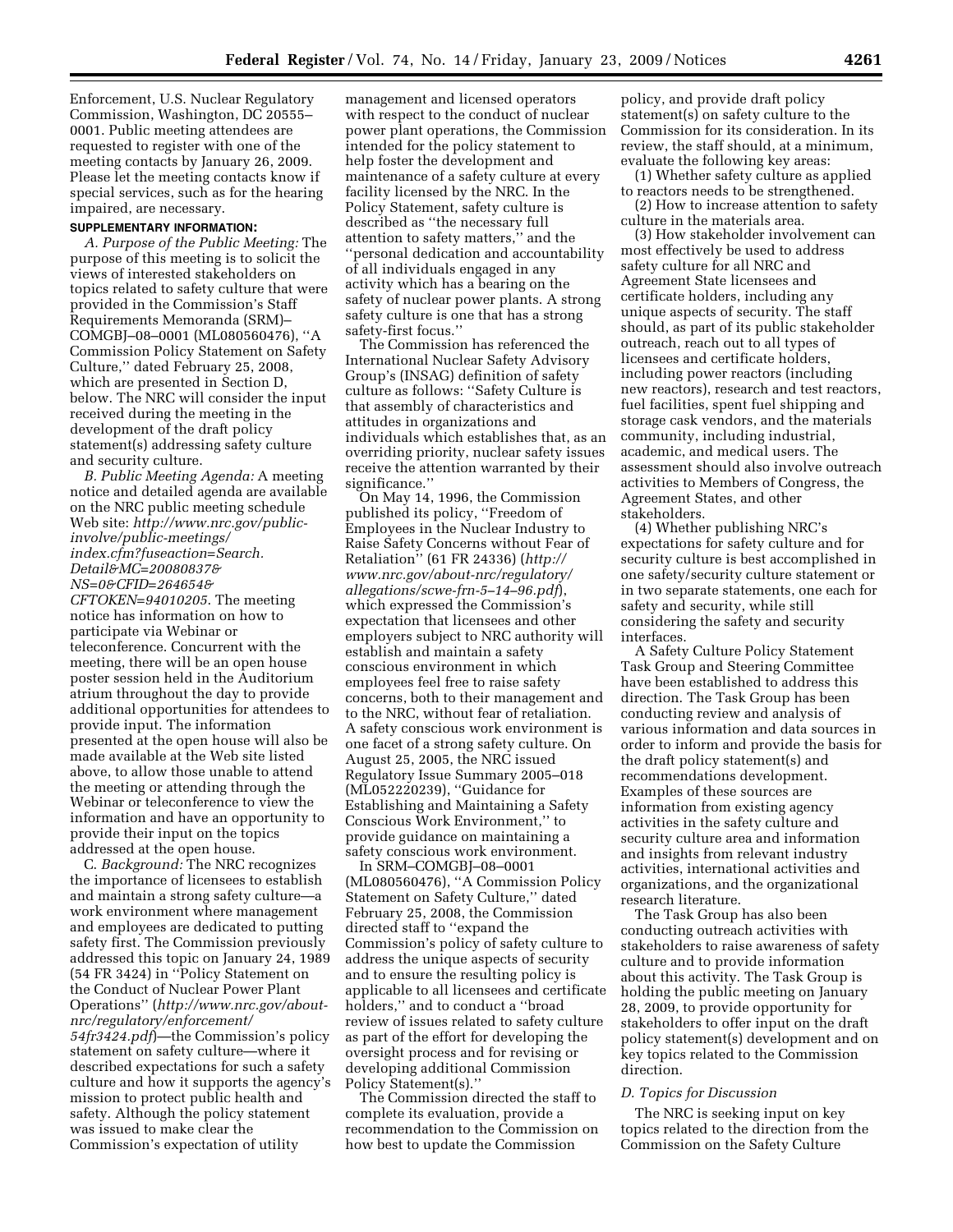Policy Statement development. Specifically, the NRC is seeking input on the following topics:

1. Should NRC combine its expectations in the policy statement for safety culture and security culture or should NRC keep its expectations separate?

2. How should NRC increase attention by NRC, licensees, and certificate holders to safety culture in the materials area?

3. Does safety culture as applied to reactors need to be strengthened?

Obtaining public input on these topics will be the focus of the January 28, 2009, public meeting. The NRC has developed a series of questions relating to each of these topics to foster discussion and to solicit specific information relating to the Commission direction. Some of the questions use terminology such as ''your organization,'' but input from individual stakeholders who may not be part of a specific organization in the topic area are requested as well.

The following format is used in the presentation of the topics below. Each topic is assigned a number and a short title, and a list of questions for consideration then follows. Each question, or set of questions, is also assigned a number. When providing written comments, please list the relevant topic and question numbers when appropriate.

## **Topic 1: Should NRC combine its expectations in the policy statement for safety culture and security culture or should NRC keep its expectations separate?**

*Q1.1.* Within organizations, one can think about safety and security in different ways. For example, safety may take precedence over security, security may take precedence over safety, or both may be treated equally. Different types of licensees, certificate holders and organizations have a variety of experiences and perspectives. How does your organization view the relationship or hierarchy between safety and security functions and decision making?

*Q1.2.* While efforts to maintain safety and security have the same common goal of protecting public health and safety, there can be distinct differences in the approach used to achieve that goal and that may have competing outcomes. One example is how information is shared to mitigate risks, where increased sharing of information may contribute to maintaining safety, but presents increased security risks. What are other examples where efforts to maintain safety and security require different approaches or result in

competing outcomes that need to be addressed to achieve the desired outcome or goal?

*Q1.3.* When resolving differences or conflicts while seeking to maintain safety and security—such as when managing risk, sharing information, planning work, correcting problems, etc.—and where changes or actions that are taken to address either a safety issue or a security issue could have an adverse effect on the other (i.e., security or safety, respectively); what challenges does your organization face?

*Q1.4.* What challenges or complexities arise when licensees and certificate holders work with contractors and vendors where the organizations either take different approaches to resolving conflicting outcomes when they seek to maintain safety and security or the organizations may balance the conflicting outcomes of efforts to maintain safety and security differently?

*Q1.5.* What practices have been used to effectively address the conflicts to achieve the desired outcomes or goals?

*Q1.6.* Given that there are several ways to think about safety culture and security culture within organizations, the NRC wishes to express a policy in a way that best furthers its goals of protecting the public and environment and ensuring the secure use and management of radioactive materials.

If the above issues are viewed in terms of safety culture and security culture implementation, what benefits or challenges would licensees, certificate holders, Agreement States, or others foresee with a single policy statement? Two separate policy statements?

*Q1.7.* How can the NRC best express a policy that gives appropriate weight to safety culture and security culture across the range of licensees and certificate holders?

*Q1.8.* Given the diversity among the licensees and certificate holders regulated by the NRC and the Agreement States, how should the policy statement address any differences in emphasis on safety and security at the different types of licensees and certificate holders?

### **Topic 2: How should NRC increase attention by licensees and certificate holders to safety culture in the materials area?**

*Q2.1.* What is the NRC doing that is working well to help materials licensees and certificate holders to maintain their safety culture and security culture?

*Q2.2.* What might the NRC do differently, or that it is not currently doing, to increase NRC, licensee, or certificate holder attention to safety

culture at materials licensees and certificate holders?

*Q2.3.* How could the NRC better interact with materials licensees and certificate holders to help them to pay greater attention to maintaining their safety culture and/or security culture?

*Q2.4.* If the NRC expresses a policy for materials licensees and certificate holders to maintain safety culture and security culture, or made its references to safety culture and security culture more explicit in its interactions with these licensees and certificate holders, how would their performance change?

*Q2.5.* What should the NRC consider when developing policy statement(s) on safety culture and security culture?

*Q2.5.1.* What is the current level of understanding of materials licensees and certificate holders of the NRC's expectations that they maintain a safety culture that is cognizant of issues relating to security? How does this level of understanding change with the type of licensee or certificate holder?

*Q2.5.2.* How should the NRC consider the different activities (e.g., risk, type of material, quantities of materials, how the material is used, location, etc.) conducted at materials licensees and certificate holders when evaluating whether, or how, to express its policy?

*Q2.5.3.* How should NRC consider differences in the materials licensees and certificate holders (e.g., size of workforce, relationship to activities not regulated by the NRC, etc.) when evaluating whether, or how, to express its policy? What differences should the NRC consider?

*Q2.5.4.* What are the unique aspects of security at materials licensees and certificate holders that the NRC should consider when expressing its policy?

*Q2.5.5.* What topics should be addressed in the policy statement(s) that would be of value to materials licensees and certificate holders?

*Q2.5.6.* How could the policy statement(s) effectively address issues that involve both safety and security (at the safety/security interface) at materials licensees and certificate holders?

*Q2.5.7.* How can the NRC best express a policy that gives appropriate weight to safety culture and security culture across the range of licensees and certificate holders?

*Q2.5.8.* Given the diversity among the licensees and certificate holders regulated by the NRC and the Agreement States, how should the policy statement address any differences in emphasis on safety and security at the different types of licensees and certificate holders?

*Q2.6.* How should the NRC work with the Agreement States to encourage